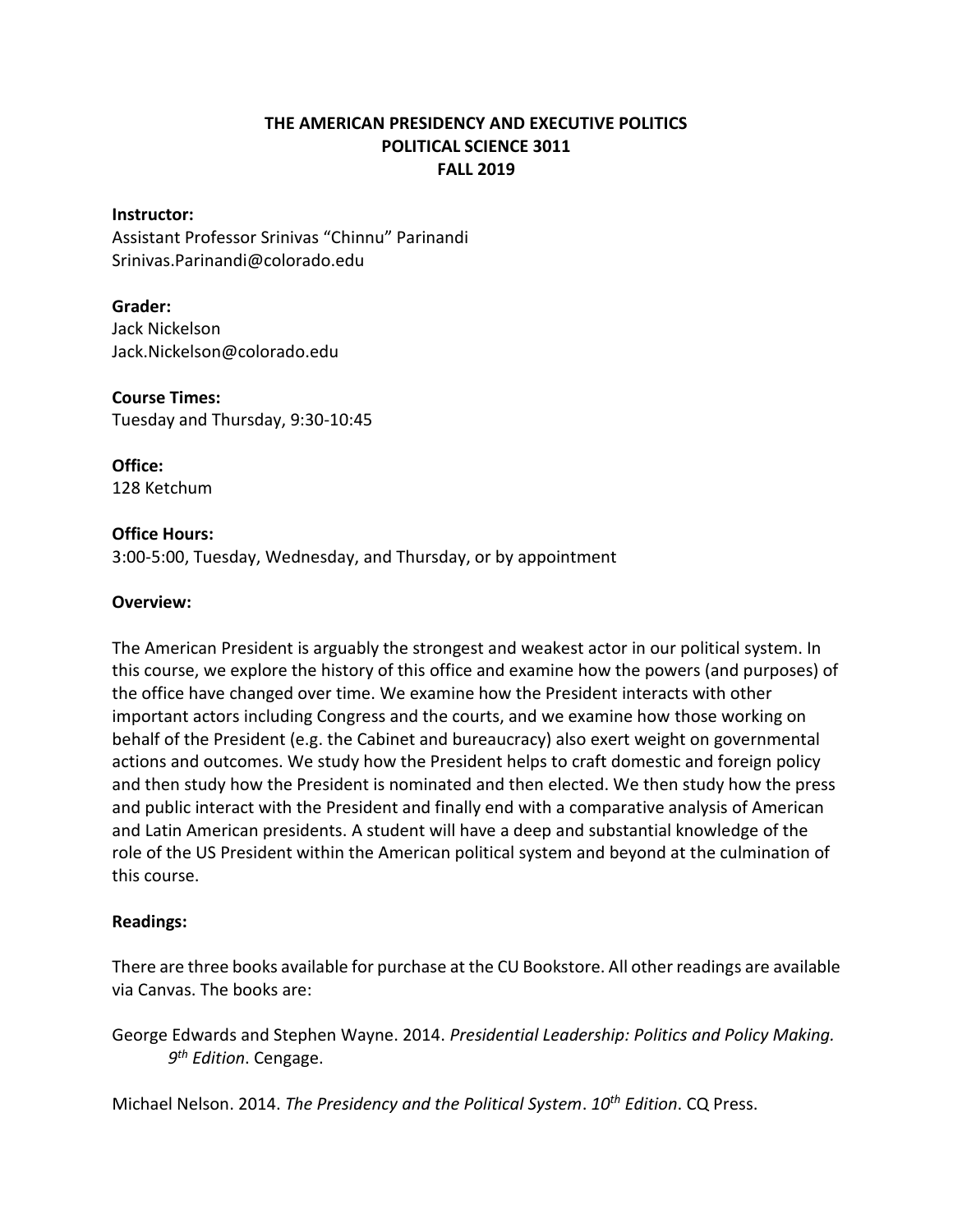Richard Neustadt. 1980. *Presidential Power and the Modern Presidents*. John Wiley.

# **Grades:**

Your course grade is a function of four components: a closed-book midterm examination (30 points), a closed-book final examination (30 points), an analytical paper due on the last day of class (25 points), and attendance (15 points). Exams (midterm and final) use a combination of question-types including multiple choice and short answer. The final exam *is* cumulative. Additionally, *the final exam day/time cannot be changed* since this is determined by the University. Makeups for the midterm exam are only granted for a valid excuse (e.g. illness, a death in the family, or a religious holiday accompanied by a note from a doctor or other official), and the makeup is more time-consuming and thorough than the normal midterm exam.

The analytical paper exercise requires you to develop an argument and marshal evidence to answer a prompt that will be distributed to you approximately a month-and-half before the due date of the analytical paper. The paper may be *no longer than 6 pages, double-spaced*, should use proper citation procedures and should adhere to University rules regarding plagiarism. The analytical paper **must be submitted in pdf form via Canvas**. Late papers will be penalized. Finally, all instances of cheating *will be* reported to appropriate authorities and result in a 0 on the assignment.

Finally, the attendance policy is straightforward. *Each student is granted 5 FREE unexcused absences that may be taken for any reason* (excused absences may be taken for illness, a death in the family, religious holiday, or similar event and MUST be accompanied by a note from a doctor or other official). After a student uses these 5 free absences, each subsequent unexcused absence *reduces their attendance score by 1 point (out of a possible 15 points that count for attendance in the final course grade*. Therefore, it is possible that missing too many classes can reduce your final grade substantially, as you would earn a course grade of 85% if you performed perfectly on the exams and paper but had 20 unexcused absences (corresponding to the 5 free absences plus 15 additional unexcused absences).

The grading scale is as follows:

93-100: A 90-92: A - 88-89: B + 83-87: B 80-82: B-78-79: C+ 73-77: C 70-72: C-60-69: D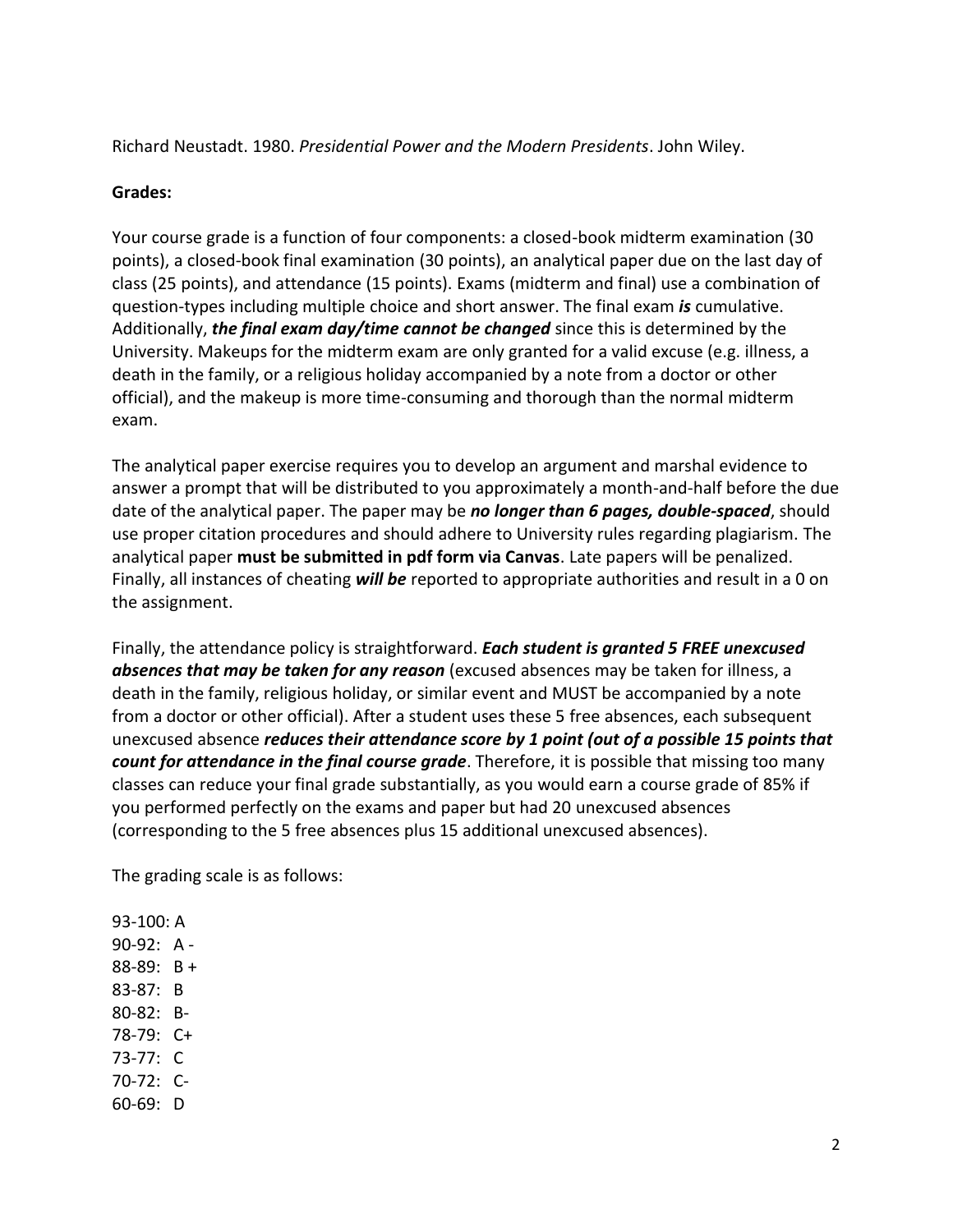Less than 60: F

# **Course Outline (readings are for the next class date):**

## August 27: **Course Overview**

- The Federalist Papers #47 and 70
- The Constitution of the United States, 2014, "Provisions that Relate to the Presidency," in George C. Edwards and Stephen J. Wayne, *Presidential Leadership*, Appendix C, 505-514.

# *No class August 29*

## September 3: **The Intent of the Presidency**

Gene Healy, 2009, *The Cult of the Presidency*, 32-46.

## September 5: **The Historical Presidency**

 Richard Neustadt, 1980, *Presidential Power and the Modern Presidents*, front matter and Chapters 1-5.

## September 10: **The Modern Presidency**

 Jeffrey K. Tulis, 2010, "The Two Constitutional Presidencies," in Michael Nelson (ed.), *The Presidency and the Political System*, 9th Edition.

#### September 12: **Comparing Historical and Modern Presidencies**

- David Lewis, 2012, "The Personnel Process in the Modern Presidency," *Presidential Studies Quarterly* 42 (3): 577-596.
- Andrew Rudalevige, 2016, "The Contemporary Presidency: The Obama Administration Presidency: Some Late-Term Patterns," *Presidential Studies Quarterly*, 46 (4): 868-890.

# September 17: **The Contemporary Presidency 1**

#### September 19: **The Contemporary Presidency 2**

 Sarah Binder, 1999, "The Dynamics of Legislative Gridlock, 1947-96," *American Political Science Review.*

# September 24: **Gridlock**

 Matthew Dickinson, 2014, "The President and Congress," in Michael Nelson, ed., *The Presidency and the Political System*, 406-447.

# September 26: **The President and Congress I**

- George Edwards and Stephen Wayne, 2014, *Presidential Leadership*, Chapter 9.
- Charles Cameron and Nolan McCarty, 2004, "Models of Vetoes and Veto Bargaining," *Annual Review of Political Science*, 409-435.
- Charles Cameron, "The Presidential Veto."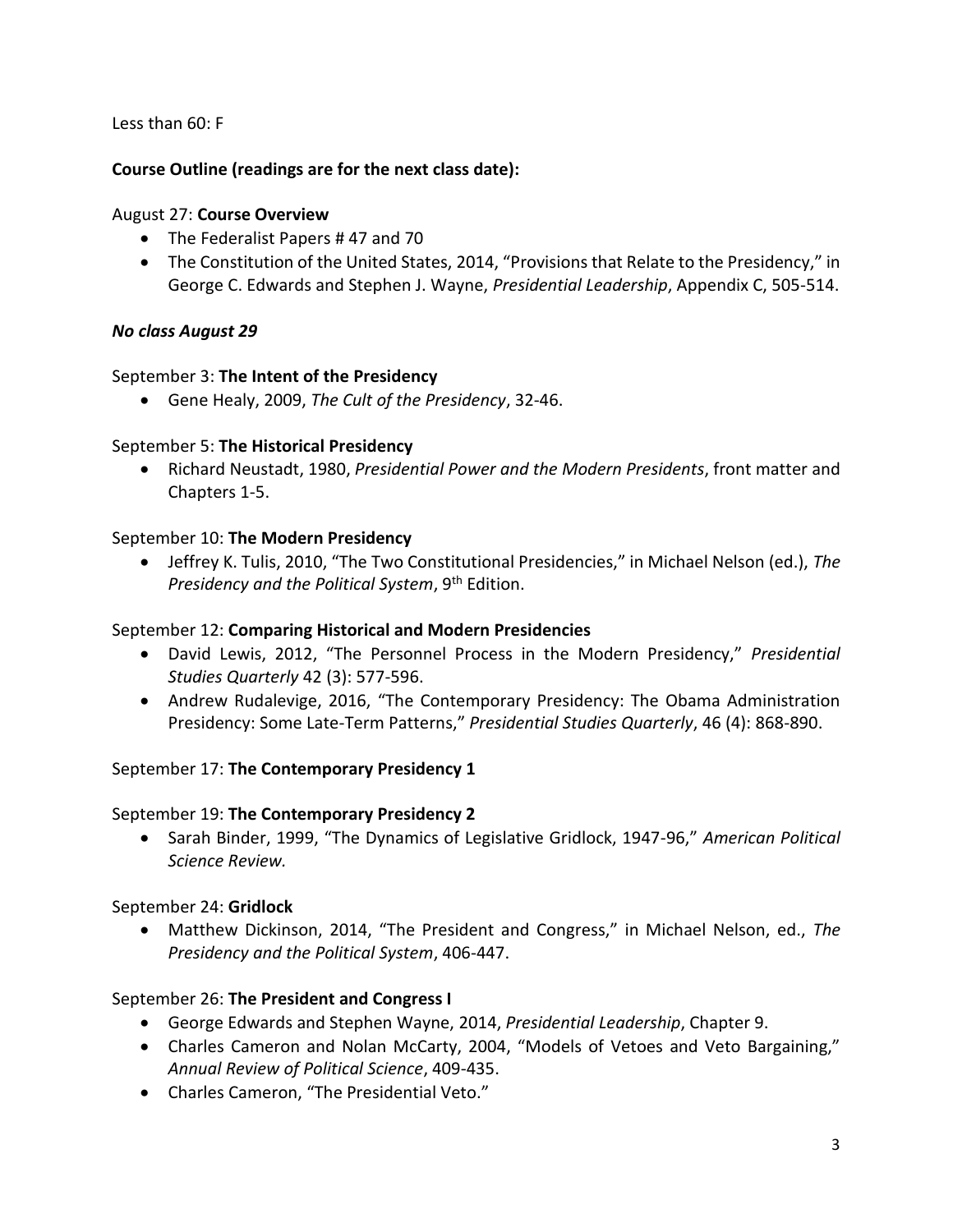# October 1: **The President and Congress II**

### October 3: **Midterm Review**

#### October 8: **MIDTERM EXAMINATION**

- John Gerring, "General Advice on Social Science Writing."
- Tim Buthe, "Planning and Writing an Analytical Empirical Paper in Political Science."

#### October 10: **Workshop on Writing Assignment**

George Edwards and Stephen Wayne, 2014, *Presidential Leadership*, Chapter 10.

#### October 15: **The President and the Judiciary**

- Andrew Rudalevige, 2014, "The Presidency and Unilateral Power: A Taxonomy," in Michael Nelson, ed., *The Presidency and Political System*, 473-499.
- David Lewis and Terry Moe, 2014, "The Presidency and the Bureaucracy: The Levers of Presidential Control," in Michael Nelson, ed., *The Presidency and the Political System*, 374- 405.

#### October 17: **The President and the Bureaucracy**

 John Burke, 2014, "The Institutional Presidency," in Michael Nelson, ed., *The Presidency and the Political System*, 349-373.

# October 22: **The Office of the President**

• No Readings

#### October 24: **The President's Cabinet**

- George Edwards and Stephen Wayne, 2014, *Presidential Leadership*, Chapters 11-12.
- Stuart Eizenstat, 1992, "Economists and White House Decisions," *Journal of Economic Perspectives VI*, 65-71.

#### October 29: **Domestic and Economic Policymaking I**

 Brandice Canes-Wrone, William Howell, and David Lewis, 2008, "Toward a Broader Understanding of Presidential Power: A Reevaluation of the Two Presidencies Thesis," *Journal of Politics*.

#### October 31: **Domestic and Economic Policymaking II**

- George Edwards and Stephen Wayne, 2014, *Presidential Leadership*, Chapter 13.
- William Howell, 2014, "Count on Congress: The Logic of Handing Syria over to the Lawmakers," *Foreign Affairs*.

# November 5: **Foreign Policy**

George Edwards and Stephen Wayne, 2014, *Presidential Leadership*, Chapter 2.